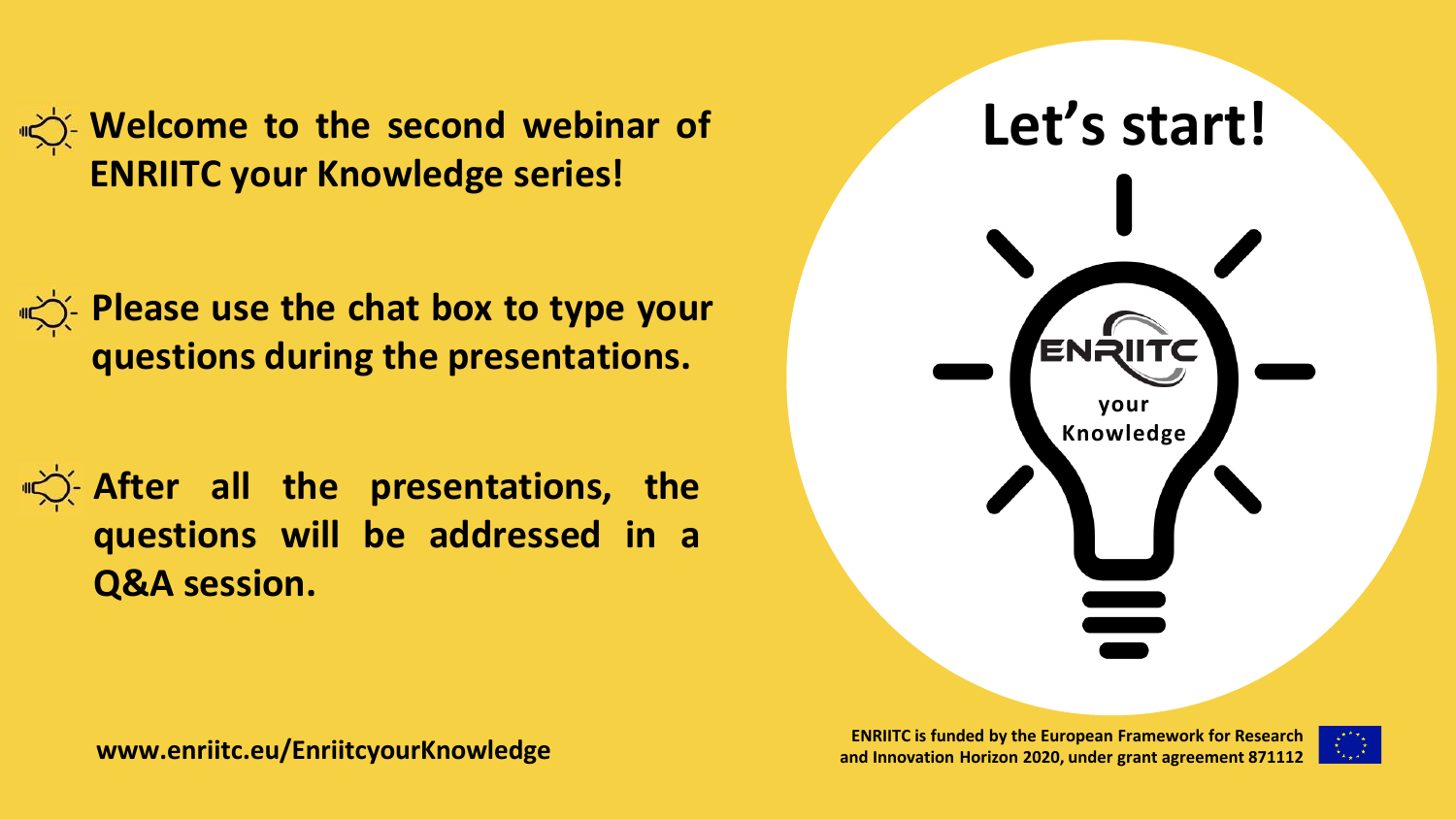#### Webinar #2

### *The basics of physical brokerage events for first-time organisers*

Thursday 10 June, 15:00 – 16:30 CEST

### **Speakers**



**Speaker 1 :** *Jorge López Reig, CDTI ILO for ICTS and BSBF 2022 coordinator at CDTI*



**Speaker 2 : Nikolaj Zangenberg, Danish Technological Institute** *Director at Danish Technological Institute*



**Speaker 3 : Caroline Boudou, ILL** *Industry contact officer at ILL*



**Speaker 4 : Claudia Pfander, EURO-BIOIMAGING** *Euro-BioImaging Industry Board*

**Speaker 5 : Ed Mitchell, ESRF** *Head of Business Development Office at ESRF*



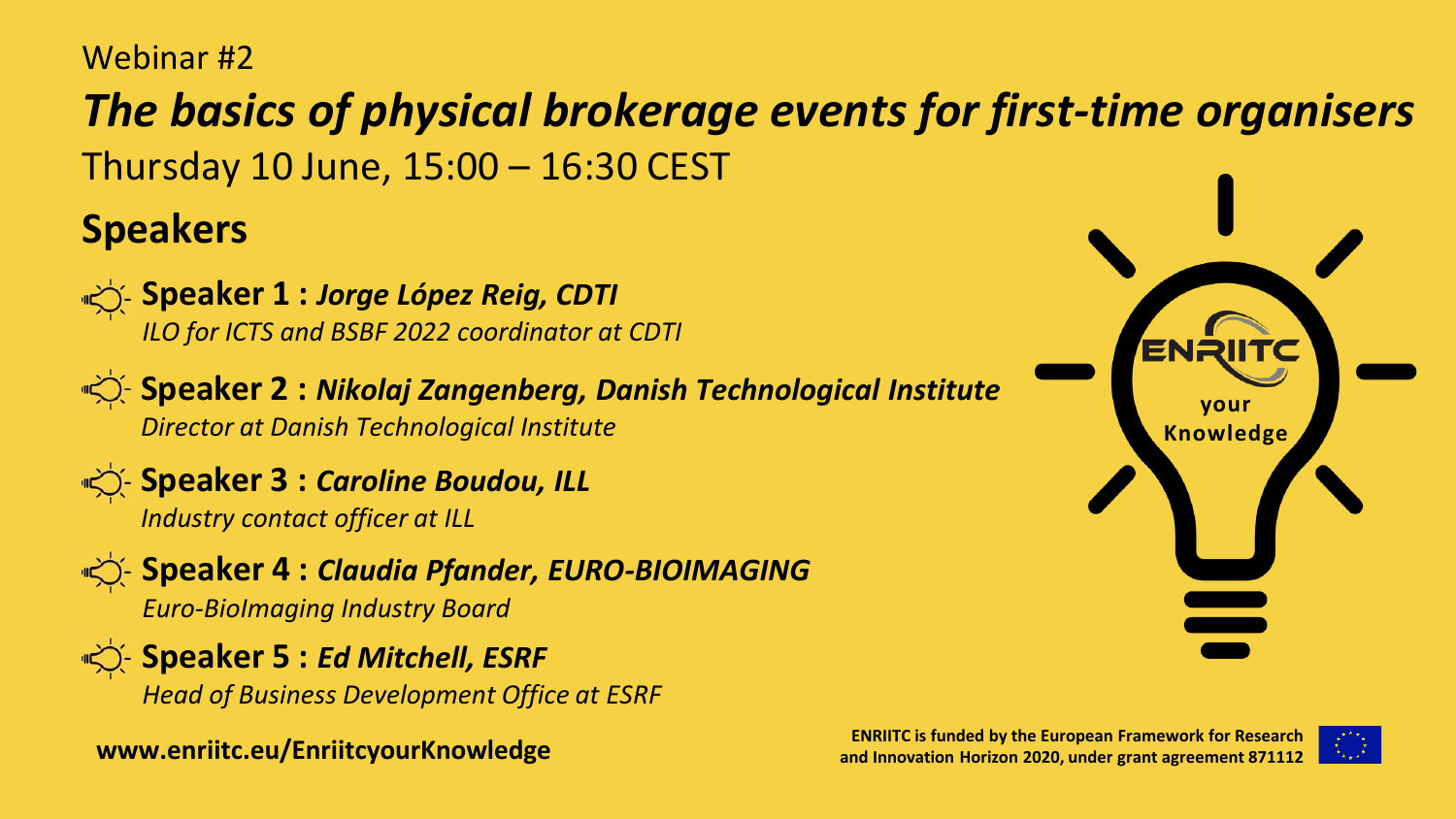# **Housekeeping**



**Please note that this session is being recorded. By remaining in the meeting, you are consenting to it being recorded.**



**Please, disable your camera during presentations. Speakers only are invited to turn on their video during their presentation. Activate your camera during Q&A and exchange of experience sessions.**



**Please, mute your microphone and use the chat box during presentations. Unmute your microphone for questions and comments during Q&A and exchange of experience sessions.**



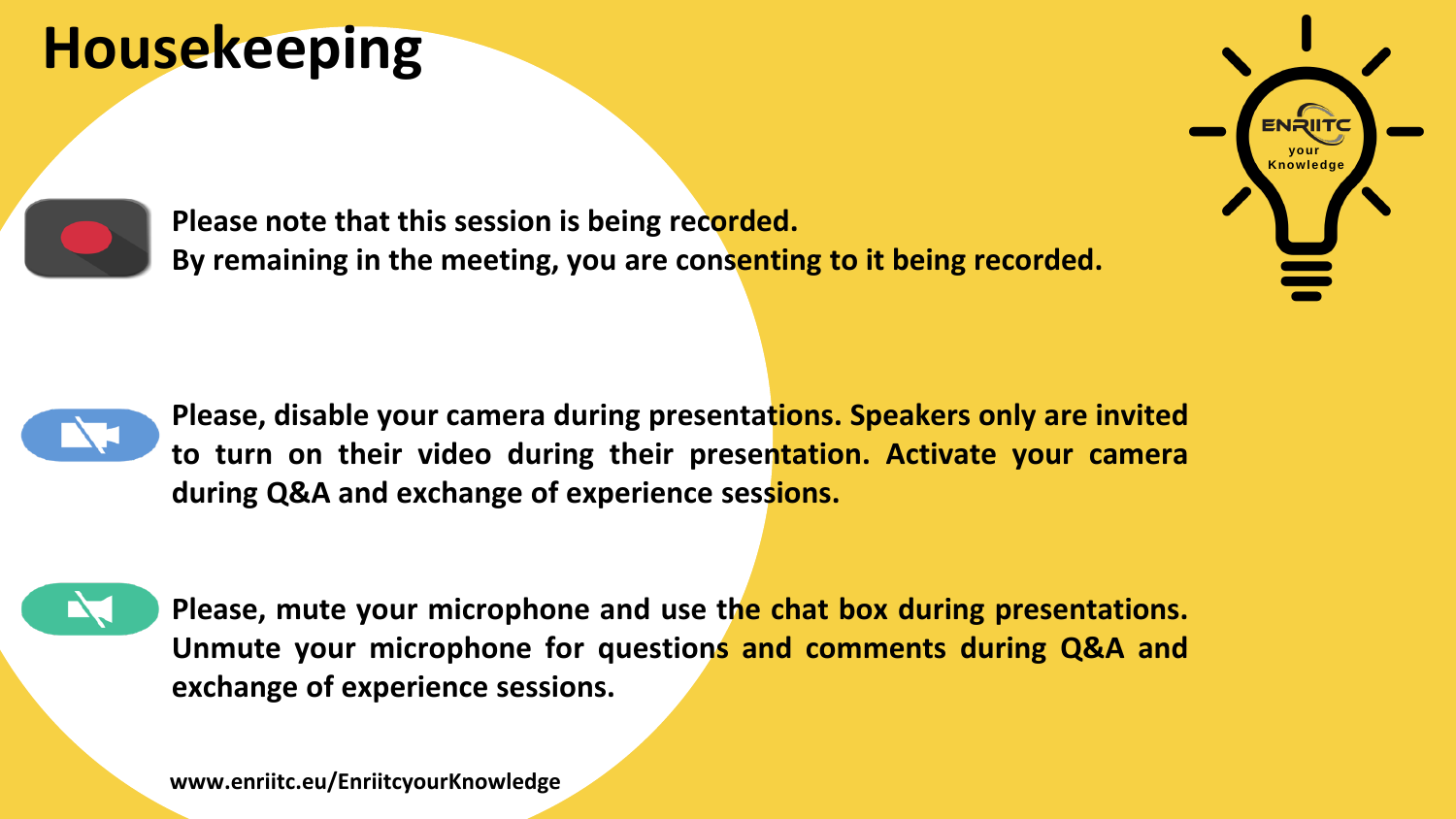### *What to expect in this series?*

- The **ENRIITC project** aims to build a **permanent pan-European network of Industrial Liaison and Contact Officers (ILOs and ICOs) and enable industry to become a full partner of research infrastructures** whether it is as a user, a supplier, or a co-creator
- **ENRIITC your Knowledge** is a series of online training and organisational webinars targeted to experts involved in setting up **collaborations between Research Infrastructures and Industry**, such as **Industrial Liaison Officers (ILO) and Industry Contact Officers (ICO)**.
- The overall aim of this webinar series is to **share knowledge, expertise, skills and best practices amongst ILOs and ICOs**
- ENRIITC project is led by the **European Spallation Source** with **five RIs and five ILO organisations** in the consortium.

**your Knowledge**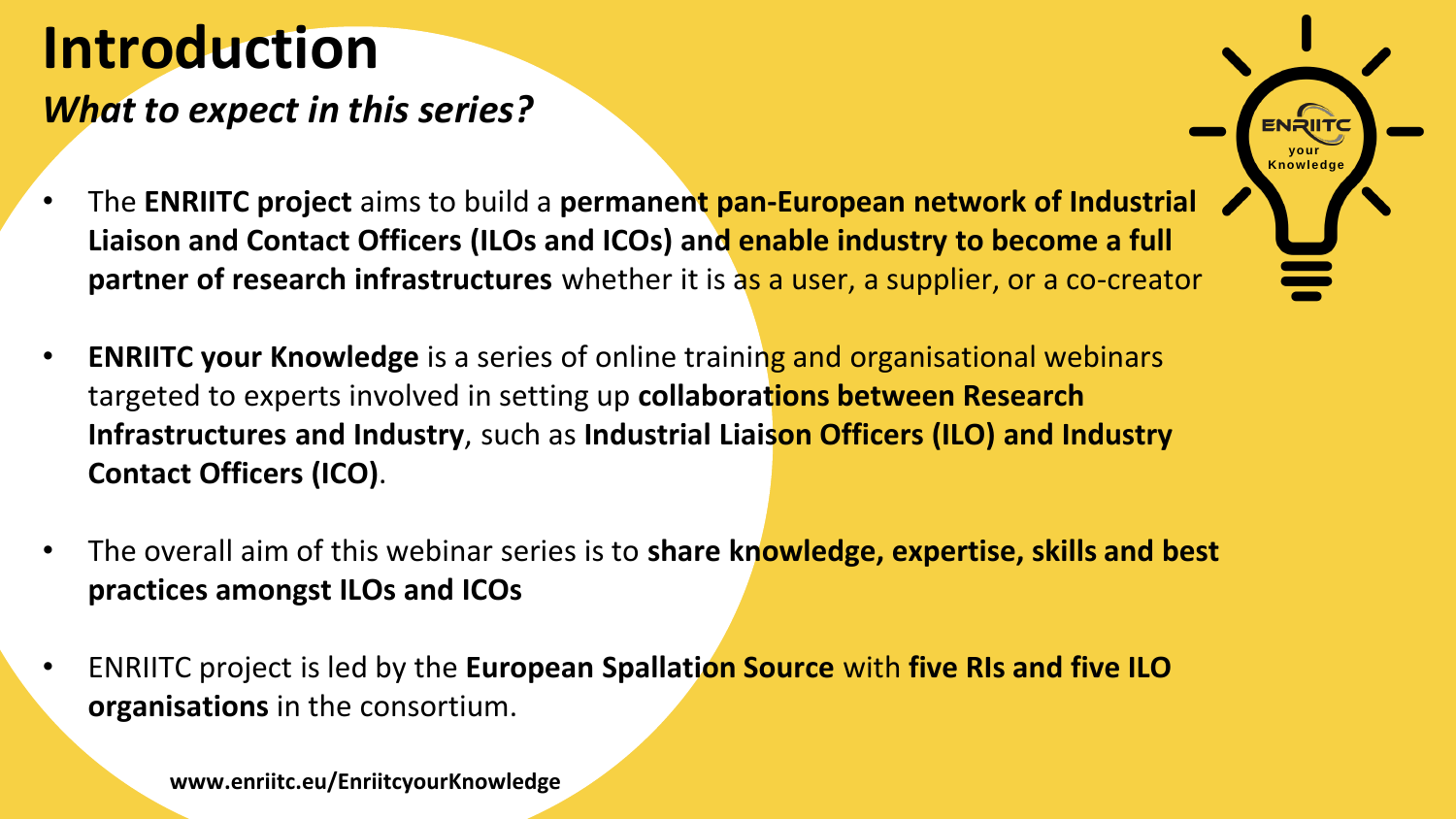### **Introduction** *Scope of the webinar*

**This 2nd ENRIITC your Knowledge webinar, will be exploring the basics of physical brokerage events for first-time organisers**

- *Physical events bring together key representatives from research infrastructures and industry, but they can be quite challenging to organise.*
- *ILOs and ICOs setting up these events must plan them seamlessly to ensure that representatives from both industry and research infrastructures make the most out of their participation.*
- *In this webinar experienced ILOs and ICOs from the ENRIITC project will lay out the key aspects, tools and processes to be considered when organising these physical events whose scope can vary between large face to face brokerage events and more thematic workshops, allowing less experienced ILOs and ICOs to learn about the key elements to ensure interaction between industry and research infrastructures.*

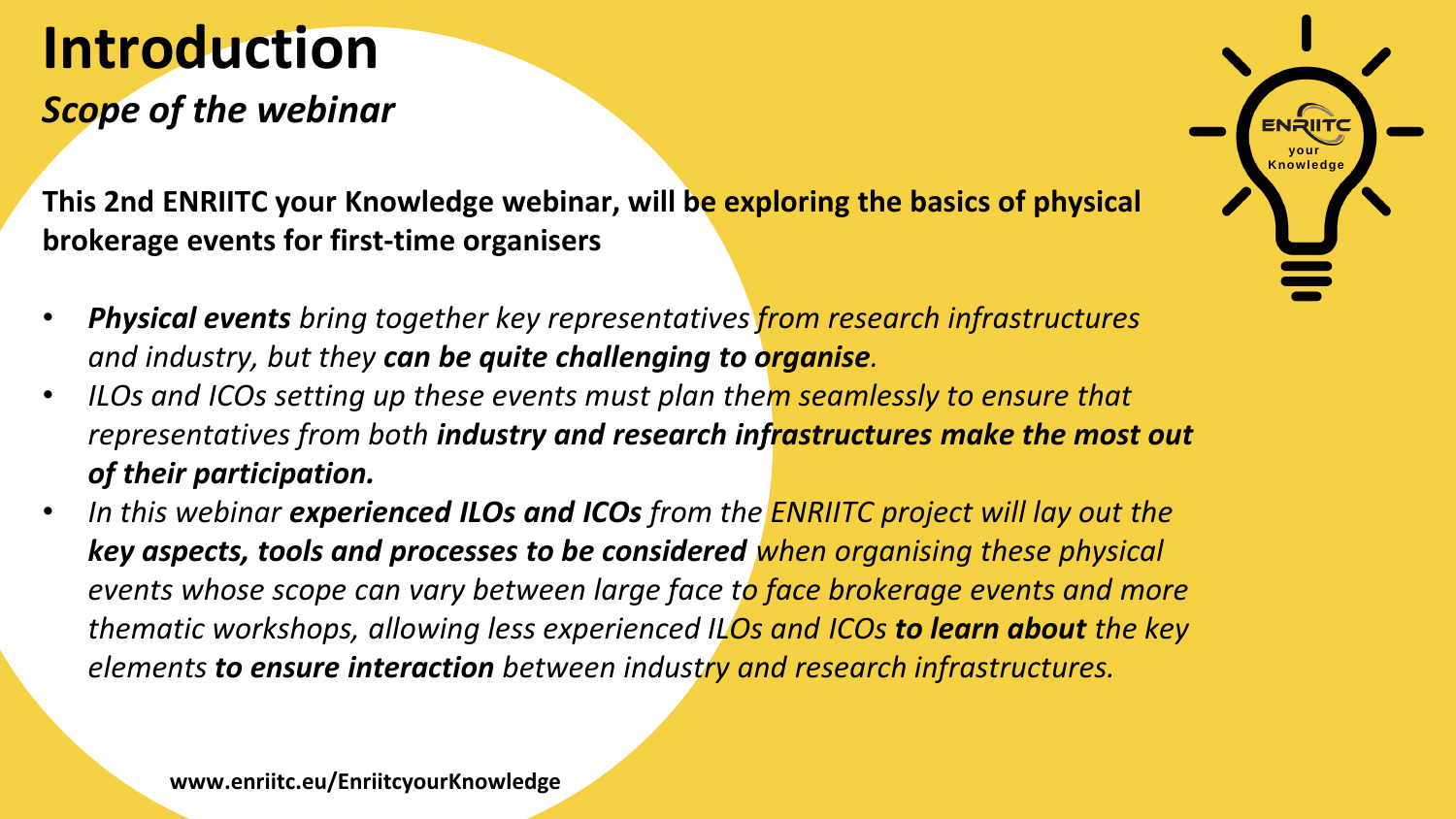### *Our invited speakers*

**Knowledge Jorge López Reig – Spanish ILO for ICTS and BSBF 2022 coordinator at CDTI**

*Key aspects to the organisation of Big Science Business Forum 2022 as an example of a large-scale, face to face brokerage event*





*Jorge is MSc in Aeronautical Engineering and Specialist in Space Vehicles Technologies.*

*Since 2014 affiliated to CDTI E.P.E., the Spanish innovation agency belonging to the Ministry of Science and Innovation whose main mission is to promote and support industrial R&D. Current position in CDTI is ILO for national ICTS and coordinator officer for the BSBF 2022.*





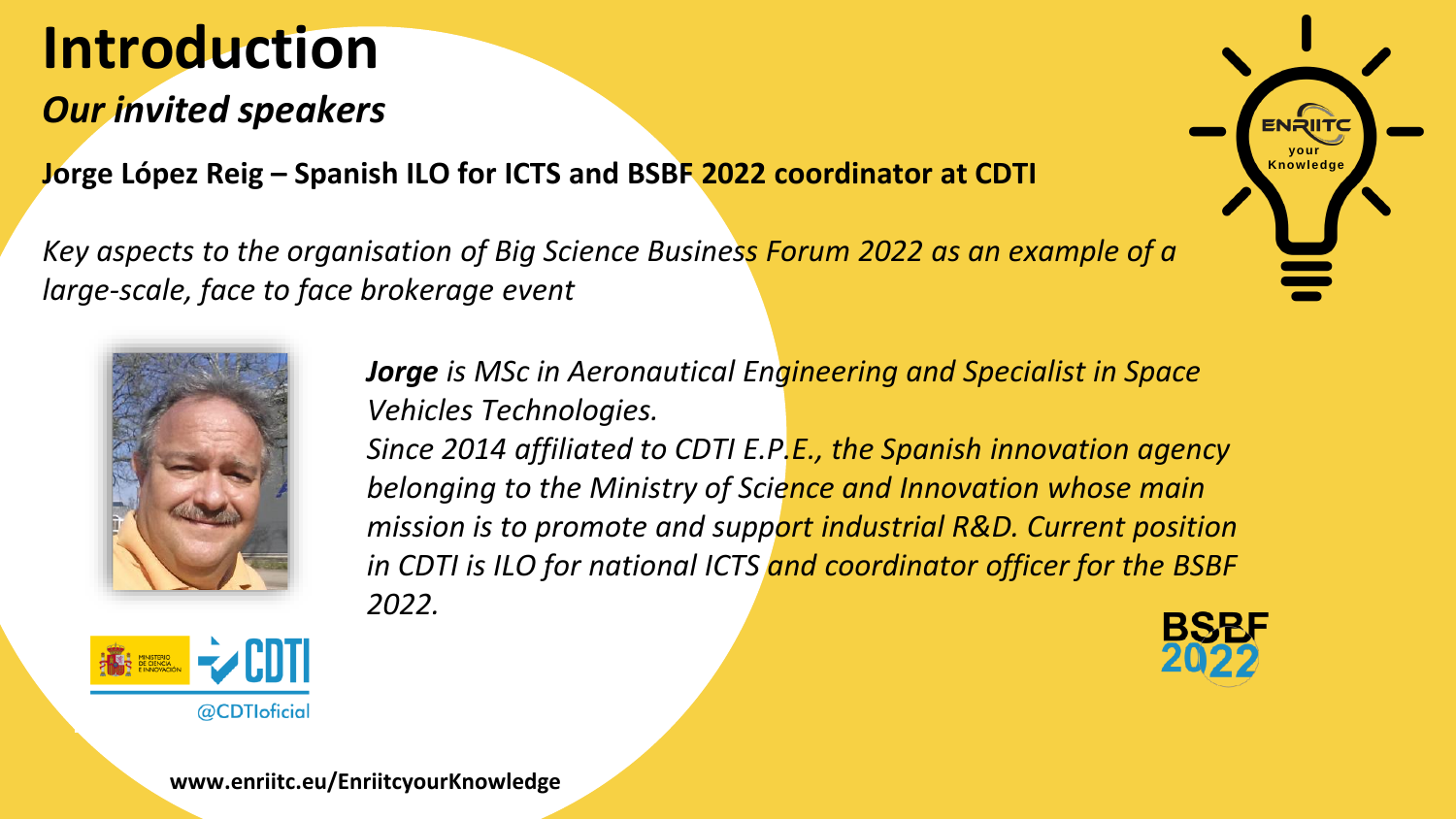### *Our invited speakers*

#### **Nikolaj Zangenberg, Director at Danish Technological Institute**

*Lessons learned during the organisation of BSBF2018 and other industry as a supplier events*



*Nikolaj is or has been ILO for CERN, ESRF, ILL and European-XFEL and is also co-founder of the Danish ILO initiative, BigScience.dk, that manages a network of 300 Danish suppliers to the Big Science market. Before joining DTI and BigScience.dk, he worked with R&D in the accelerator industry.*



**TEKNOLOGISK INSTITUT** 

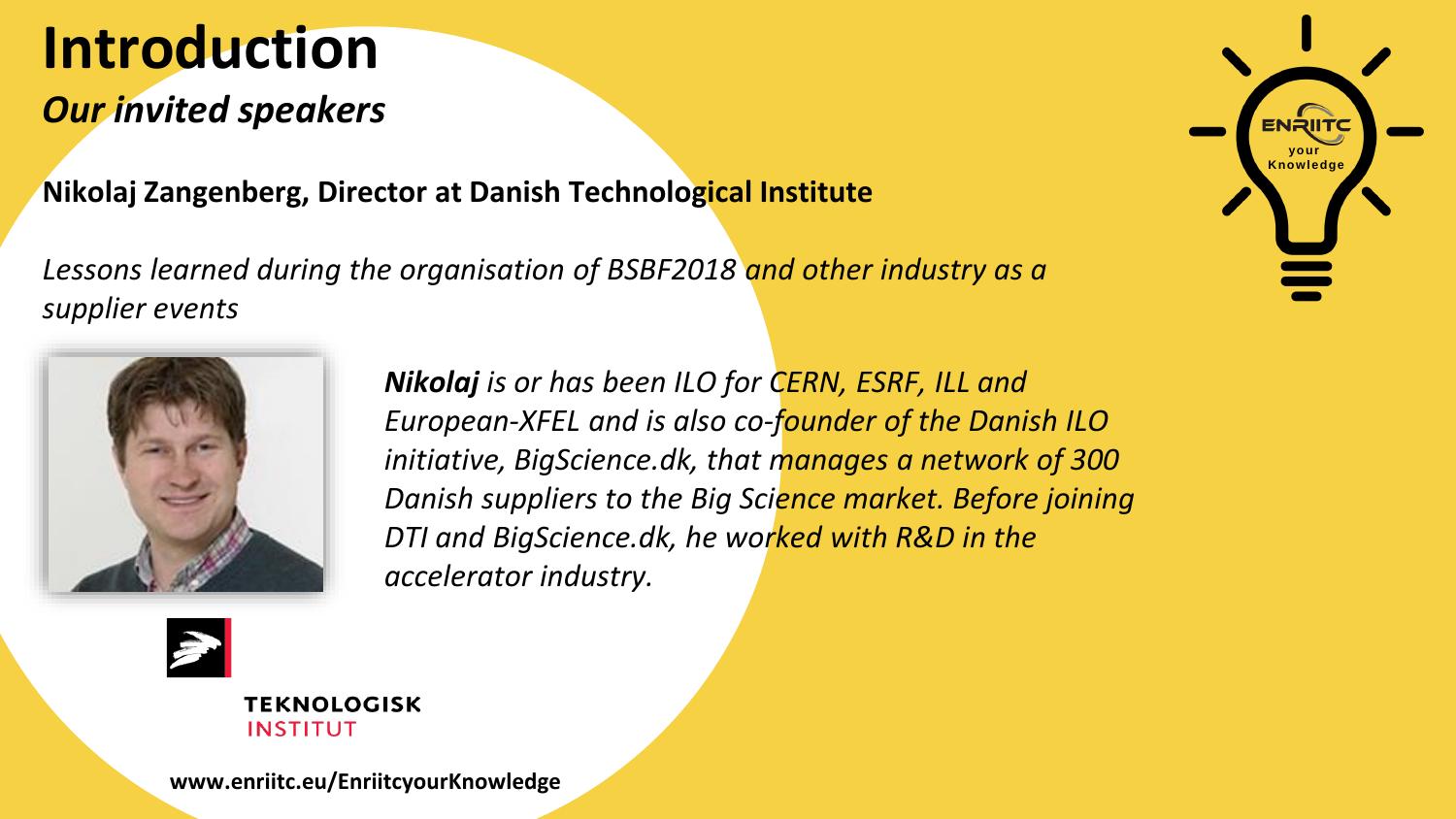### *Our invited speakers*

**Karoline Boudou - Industry contact officer at ILL** 

*The basics to setting up a brokerage event for industry as a user of a research infrastructure*





*Caroline joined the Laue-Langevin Institute (ILL) in 2016 as Industry contact officer. She is in charge of customer management, development of collaborations with Industry, and outreach about neutron characterisation techniques. She studied applied Physics and spent her PhD time at ESRF. She worked for seven years in large and small companies managing upstream studies programs and customer projects, in the field of x-ray detectors.* 

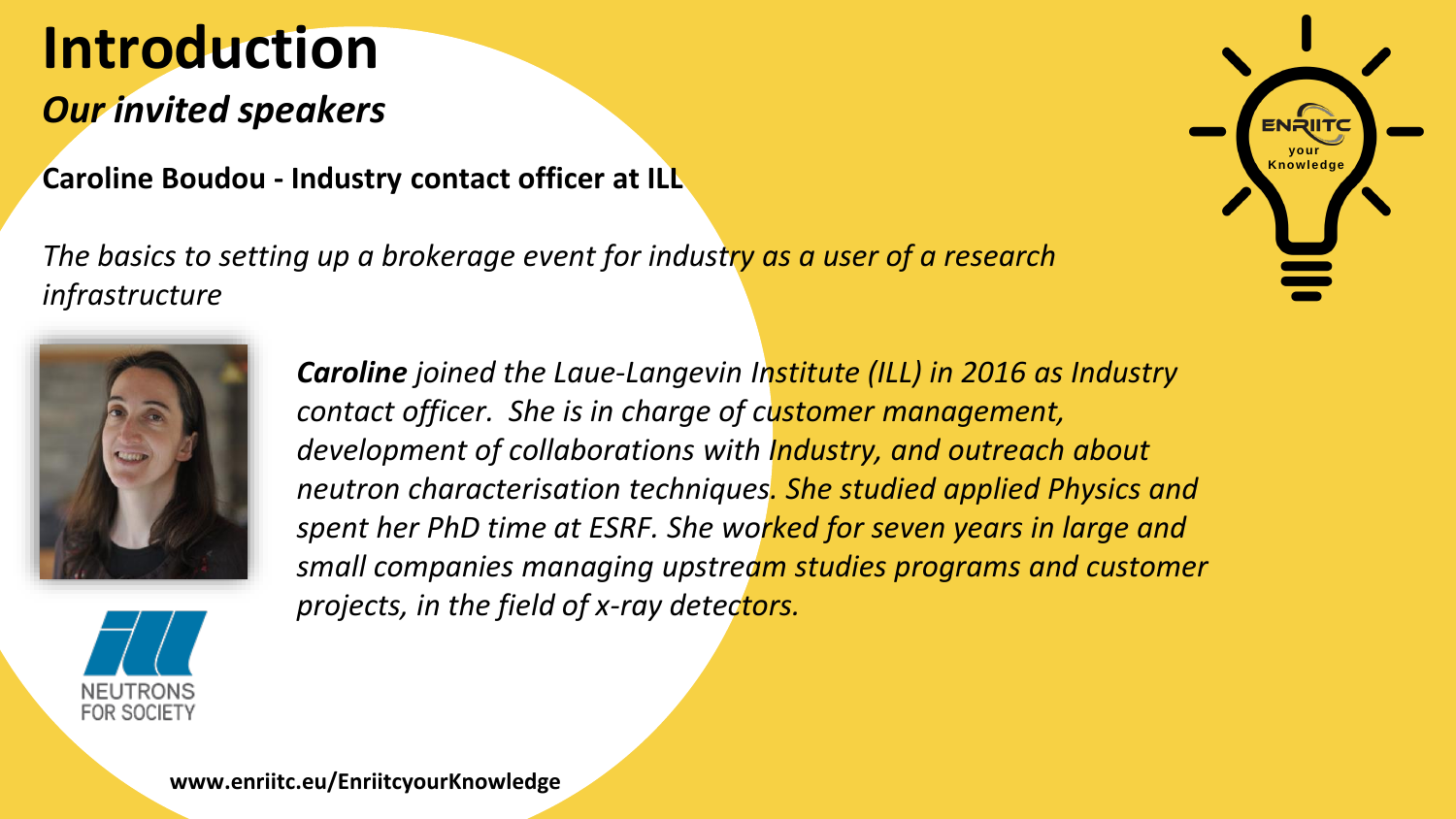### *Our invited speakers*

#### **Dr. Claudia Pfander - Euro-BioImaging Industry Board**

*Technical workshops: building business relationships through shared interests*



*Claudia Pfander recently joined Euro-BioImaging ERIC as the Coordinator of its Industry Board, uniting both ILO and ICO roles. Her work focusses on generating networking opportunities between manufacturers, imaging facilities and commercial users. Claudia has previously worked as a funding and innovation consultant specialized on public-private partnerships between Life Science institutions and the pharmaceutical industry, helping define the scope of pre-competitive collaboration and facilitating contract negotiations.*

**your Knowledge**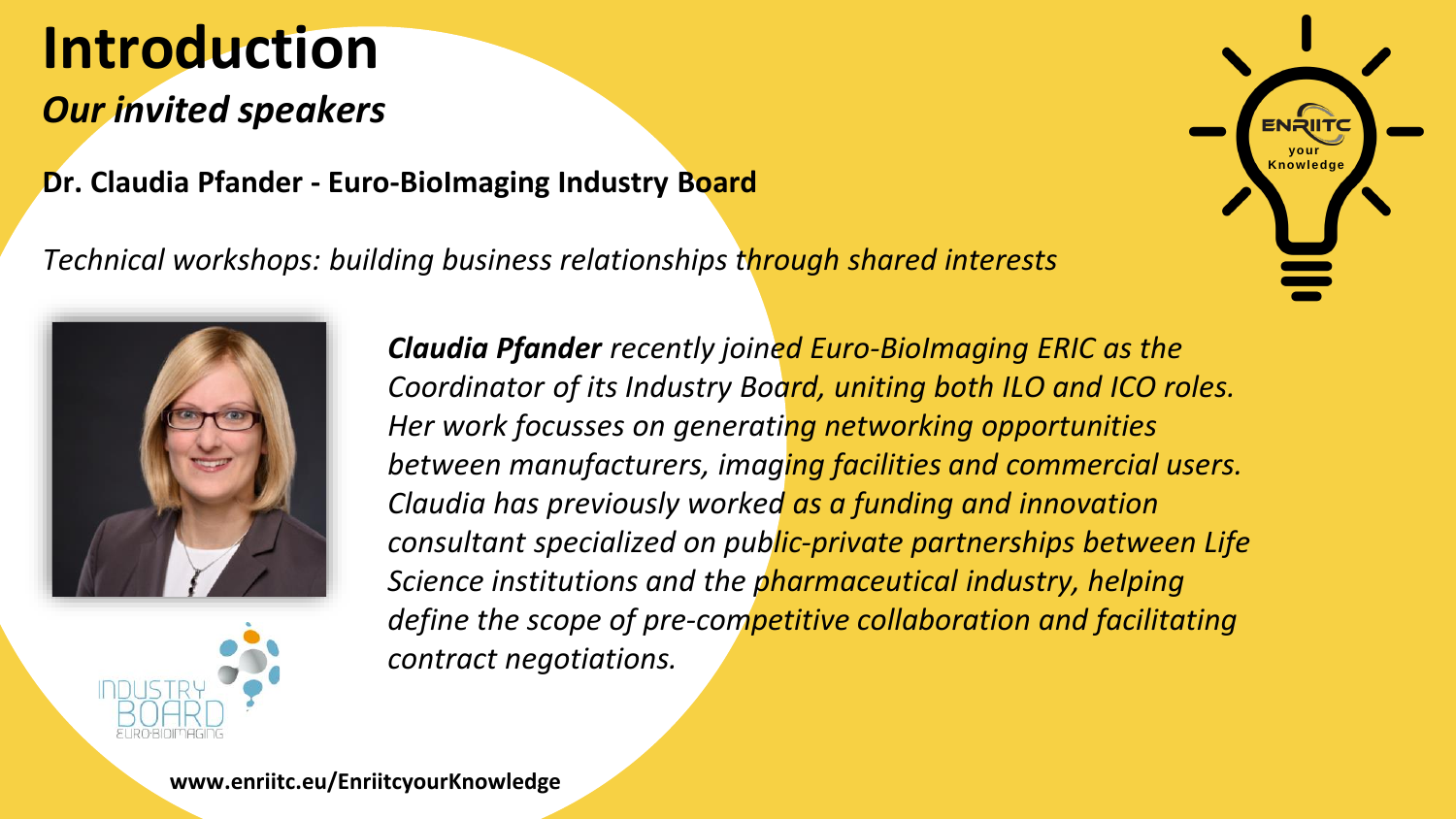## **ENRIITC Announcement!**

#### **Ed Mitchell, Head of Business Development Office at ESRF**

*Call for organisation of brokerage events by ENRIITC associate members*





*Ed Mitchell is the Head of Business Development at ESRF and he is responsible for the commercial and industrial programmes, with over 20 years' experience in protein crystallography and using synchrotron radiation.* 

*He has worked in a variety of roles at the ESRF, including project manager for the Partnership for Structural Biology and for the preparation of the ESRF Upgrade Programme, and has led the construction of three synchrotron X-ray stations.* 

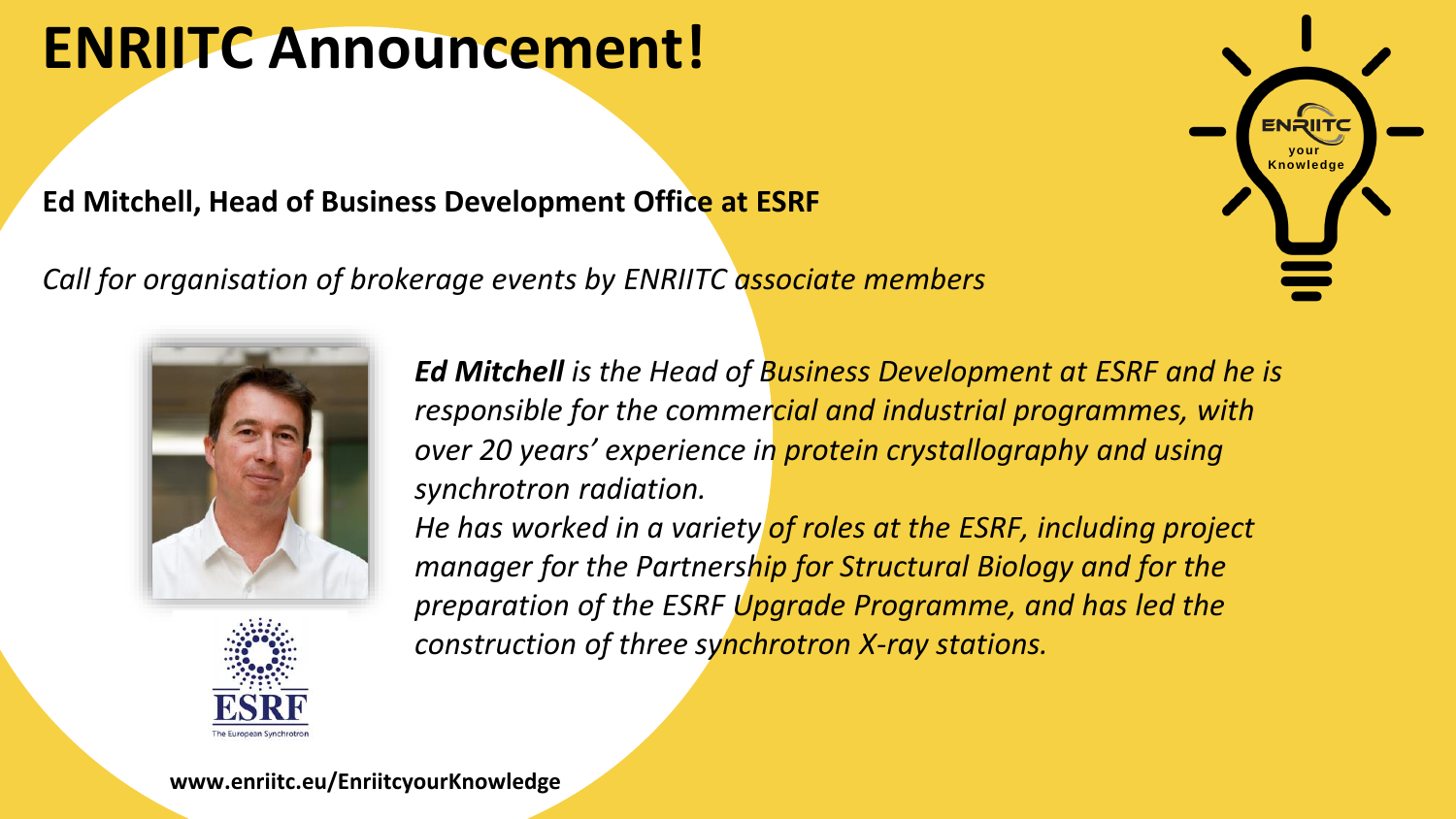# **Discussion / Group work**

**Topics of discussion**





- *Main differences between large physical/international and small/local events*
- *How to motivate industry to participate in a brokerage event?*
- *How to involve at the right level (VIP/technology) research infrastructures in a brokerage event?*
- *Industry should prepare its participation in the brokerage event in advance*
- *What should be the role of ILOs and ICOs setting up these events, facilitating productive meetings between industry and research infrastructures?*
- *Key aspects, tools and processes to be considered when organising effective physical events*
- *Tips and lessons learned from past brokerage event and thematic workshops between industry and research infrastructures.*
- *How to measure the success of a physical brokerage event?*